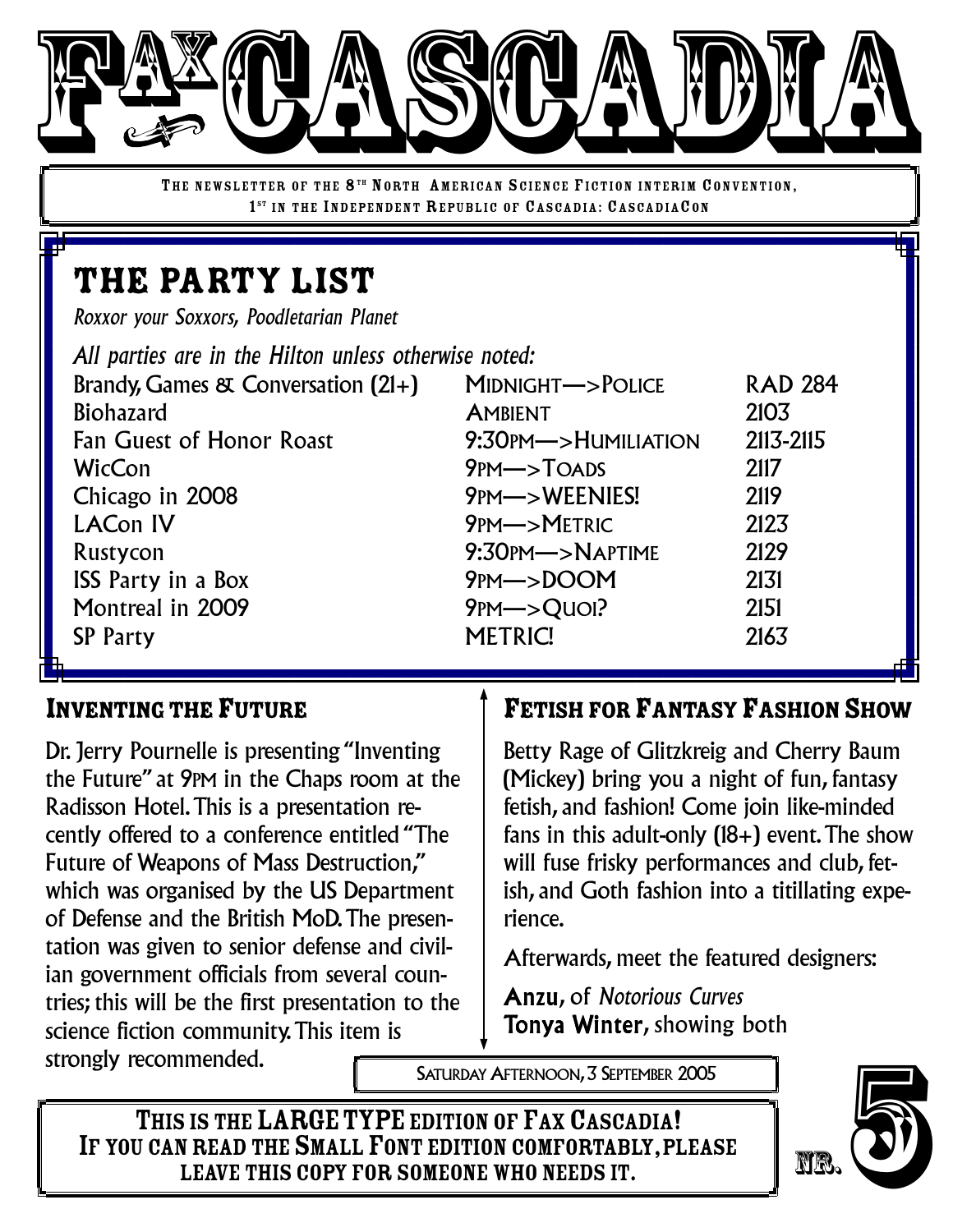her lines from *Winter Couture* and *Fetishwear.net* Rose, of *ImpofSatan.com*

We would also like to encourage participation by the audience, and will be offering a door prize for the best audience costume.

## DANCE, YOU MONKEYS!

*Super Robot Monkey Team Hyper Force DANCE!*

Saturday's Dance at 9pm in the Radisson's Satellite Room is *Puffy AmiYumi's Revenge*. If it's Japanese or anime-related and danceable, California's Scott Beckstead will play it. But even if you're not an anime fan, you'll have a good time. Come rock out with the cartoon crowd!

# PROTEIN FOR THE PROLES!

Chaps (7 on the restaurant guide) does not appear to still be there! However, Ginger Palace, at 16720 International Blvd., was a marvelous replacement – and they deliver! *(Alice & Mike Bentley)*

Sharps Roaster and Alehouse serves roasted and BBQ meat and 20 or so locally-brewed beers.We ordered the roasted lamb shank, roast pork, and beer. The food came quickly, served with mashed potatoes and vegetables; salads and more were on the menu too. Friendly staff, cheery decor, not too noisy; midpriced, and a good value! *(Marilyn Mix)*

*Eating-Out Tip: The Hilton Shuttle will take you to many nearby restaurants.*

# **LAST CALL FOR TICKETS!**

*Heinlein Banquet: it's not just finger food* The Heinlein banquet is to be held Sunday evening and there are still tickets available for purchase! The banquet sales table is located in the Conference Centre, 3 rd Floor, across from Information. We will be there on Saturday until 6PM, and Sunday Noon to 3PM.

## REVIEWER VS. REVIEWER: FIGHT!

*First up: Reconstructionist USA Alliance*

Welcome to the official accept-nosubstitutes Dana B. Siegel Party Report for Friday night. First, two notes:

1: Parties usually run in waves. Sometimes they're crowded, with lots of people talking, drinking, whatever(ing).Then suddenly it's too crowded, so nobody goes in. It empties, it's boring, and nobody stops by. Then somebody goes there because they don't know any better, more people join, and the cycle starts over.

These reviews are based on what the parties were like when I got there, or, if I didn't get there, whatever I made up. If you don't like your party's review, then clearly, *you should have bribed me better.*

2: Dana not being here, this report was channeled by Seth Breidbart. Deal with it.

WicCon had interesting food arrangements. I'm not sure I want to know what technology they used to get stuff into those shapes.

Biohazard was also a hearing hazard, and that was through a closed door.

Windstorm Publishers was selling books. Perhaps if I'd gotten there during the open hours, it would have been more interesting.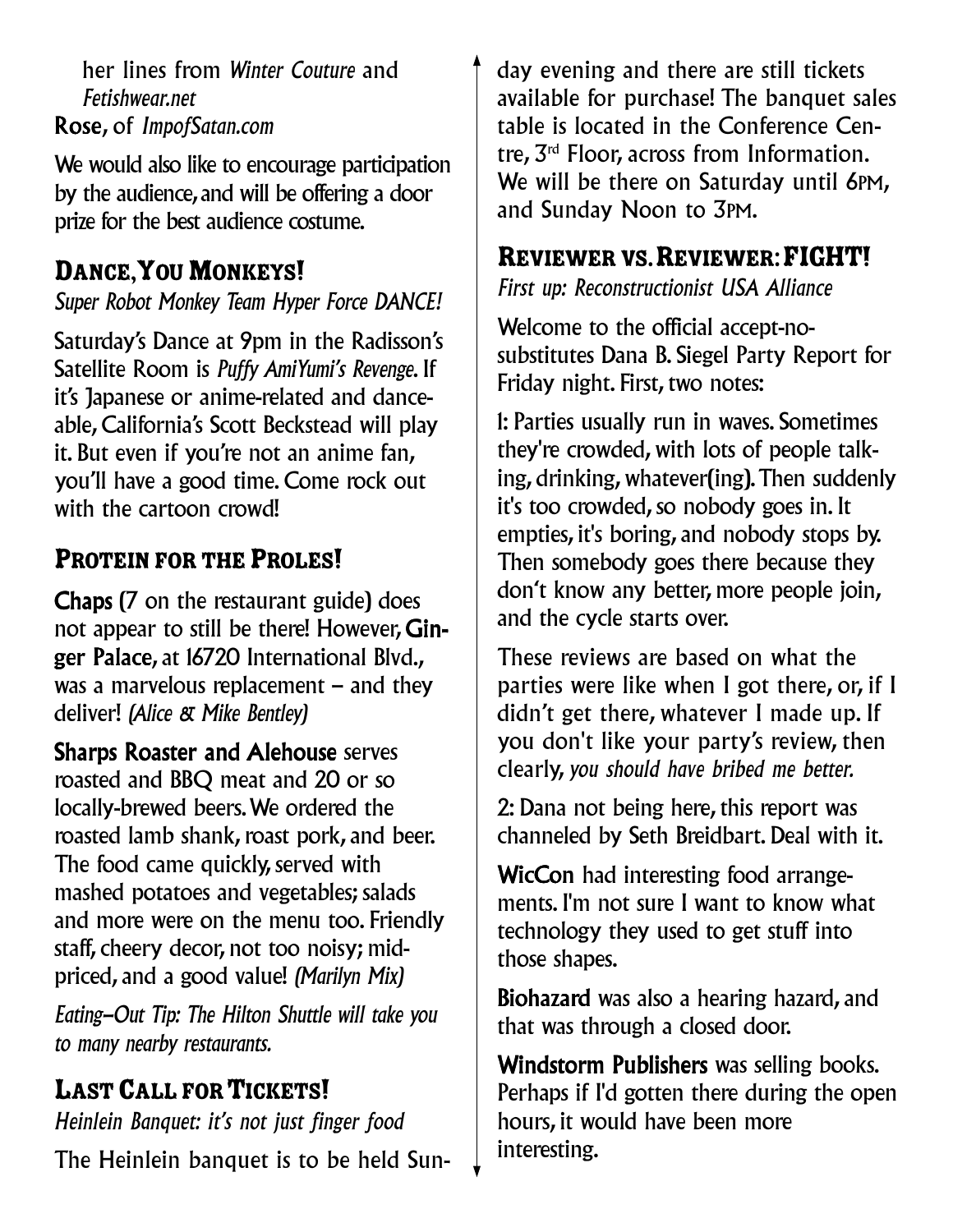Chicago in 2008 had their usual hot dogs; good ones, according to them, even if they don't come from Coney Island. They were also giving out personalitybased name tags.

The San Jose bid party for a Relaxacon NASFiC seemed to take a relaxed attitude towards party running as well. On the other hand, they did have some interesting Japanese food, and they are bidding for the weekend before the Worldcon, making it feasible to do both the NASFiC and Worldcon in a single trip.Vote for them, if only to shake up St. Louis.

Empiracon's moderately loud music and plastic-covered floor hid no dead bodies that I could see.They claimed that the plastic was to protect the carpet from the chocolate fountain; chocolate is good. Chocolate dipped in chocolate fondue is even better.

ISS ran a PJ party. Some people thought it referred to the preferred dress style; others,to the type of sandwiches there.

It clearly wasn't (only) their fault, but by the time I got to the Archon/St. Louis NASFiC party I was seriously tired of parties that got their food from Costco.

Montreal in 2009 had good cider and great scenery (who will probably hit me when she reads this). **KC** had more food; Foolscap was in a lull when I came by; Radcon had some interesting conversations, but none that appealed to me; Dragondyne was full of gamers talking, which I'm sure is of interest to other gamers.

At 2:25 I decided to see who was still alive. Biohazard was still too loud. Wiccon was just closing. San Jose was still open and had sold five presupports, paying for the party. Empiricon still had chocolate left – somebody must not have told the fans! Montreal was still open, and I hung out there until almost 4AM.

## REVIEWER VS. REVIEWER 2: FIGHT-O!

*And Now, the Poodletarian Party Rebuttal*

Windstorm Creative: Lots of people, lots of books, and photo opportunities with a giant slug. How very Seattle! Good if you were in the mood to meet authors and talk books.

San Jose in 2007: I love people who throw monkey wrenches, and these guys are re-*LAXED* and *stylin'.* I liked their attitude and their low-key but cool party, but most of all I liked their totally rockin*'*,matching anime shirts. Instructing people on how to prepare/ survive in Japan is fun *and* practical! Also, they gave me a star, so they get one in return.

Dance Dance Revolution: I had to go check out the *Transcendental* dance at the Radisson; it's a Panda solidarity thing.Also,I like lights and glowsticks and had a fun toy to show off. Problem is, it was at the Radisson. Nothing worse than dolling yourself up, trucking all the way over there,only to find a nearly empty room. Summary: sad. Good music, but without the bodies gettin' down and funkay, it didn't hold my interest.I got to shake my groove thang,*if* you know what I mean, and play with my light toy,*if* you know what I mean. Not a total loss, but I feel for DJ JamminPanda,I really do.